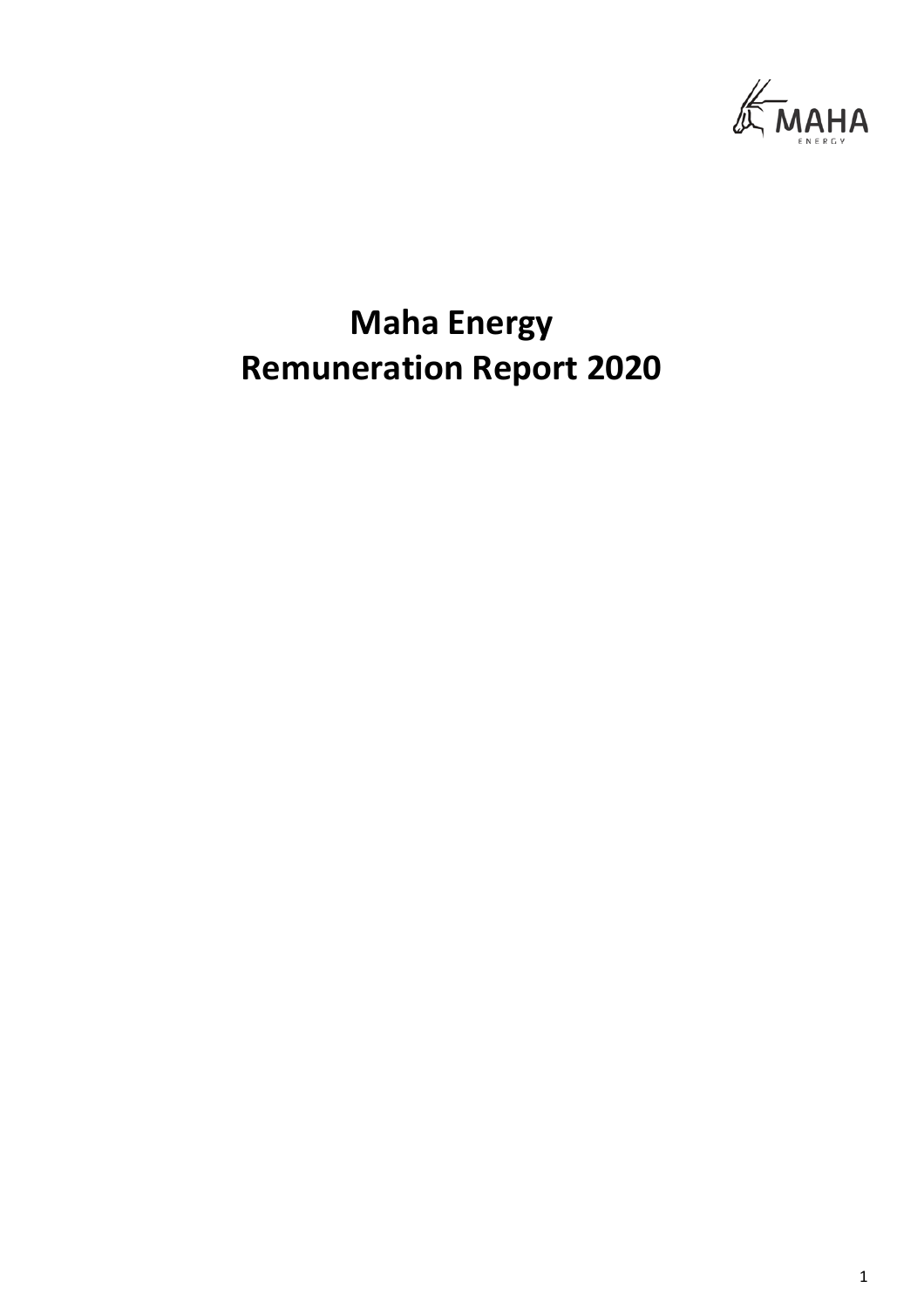

# **1. Introduction**

This Remuneration Report provides an outline of how Maha Energy AB, reg. no. 559018-9543 and its subsidiaries (collectively "**Maha**" or the "**Company**") guidelines for remuneration to the Executive Management according to the 2020 Remuneration Policy adopted by the Annual General Meeting (AGM) 2020, have been implemented in 2020. Maha's Remuneration Policy is reviewed at least every four years and outlines the salary and other terms and conditions for the Executive Management of Maha, including the Managing Director and deputy Managing Director, collectively referred to as "**Management Persons**". The purpose of the Remuneration Policy is to provide guidelines for salary and other benefits for the Management Persons in accordance with applicable law and the requirements of the Swedish Corporate Governance Code.

In addition to the Remuneration Policy, pursuant to Chapter 8, Section 46b of the Swedish Companies Act (Sw. aktiebolagslag (2005:551)), the Board of Directors (the "**Board**") of Maha Energy AB on 27 July, 2020 adopted the special Rules of Procedure for the Remuneration Committee of the Board (the "**Remuneration Committee**" and the "**Rules of Procedure**") to apply up until the date of the inaugural Board meeting held in conjunction with the next Annual General Meeting. These Rules of Procedure have been adopted in order to allocate the work between the Board and the Remuneration Committee to comply with the requirements applicable by law, the articles of association, Nasdaq Stockholm's Rule Book for Issuers, the Swedish Corporate Governance Code and good practices according to self-regulation. The Remuneration Committee shall, in addition to other duties outlined in the Rules of Procedure and the Remuneration Policy, perform duties such as suggest guidelines for the remuneration of Management Persons. The Remuneration Committee proposes, and the Board of Directors decides, on remuneration and other employment terms for the Managing Director according to the stated items in the Remuneration Policy. The Remuneration Committee and the Managing Director together propose, and the Board of Directors decides, on remuneration and other employment terms for other Management Persons according Remuneration Policy (found on Maha's website: www.mahaenergy.ca).

This Remuneration Report provides details on the remuneration of Maha's Managing Director as well as the deputy Managing Director. In addition to the Managing Director's and deputy Managing Director's remuneration details, this Remuneration Report contains a summary of Maha's outstanding share and share-price related incentive programs. This report has been prepared in compliance with Chapter 8, Sections 53a and 53 b of the Swedish Companies Act (2005:551) and the Remuneration Rules (1 January 2021) issued by the Swedish Corporate Governance Board.

Information required by Chapter 5, Sections 40-44 of the Annual Accounts Act (1995:1554) is available in note 28 on page 91 – 92 in the Company's Annual Report for 2020 (the "Annual Report 2020").

Information on the work of the Remuneration Committee in 2020 is set out in the Corporate Governance Report, which is also available in the Annual Report 2020.

Remuneration of the Board of Directors is not covered by this Report. Such remuneration is resolved annually by the Annual General Meeting and is disclosed in note 28 on pages 91 –92 in the Annual Report 2020. No other remuneration than Board fees and fees for committee work have been paid to the members of the Board of Directors during 2020.

## **2. Key Developments 2020**

## *Overall Company Performance in 2020*

The Managing Director summarizes the Company's overall performance in his statement in the Annual Report 2020 found on Maha's website (www.mahaenergy.ca).

#### *Overview of the Application of the Remuneration Policy in 2020*

Part of Maha's corporate strategy is to safeguard long-term interests, including sustainability, through the recruiting and retaining of qualified personnel. Competitive remuneration is part of the business strategy to recruit and retain personnel talents. Under Maha's Remuneration Policy, remuneration of Management Persons shall be on market terms and may consist of the following components: fixed salary, variable remuneration, pension benefits, and other benefits. The Remuneration Policy, adopted by the Annual General Meeting 2020, can be found in the Annual Report 2020. More information on remuneration to the management can also be found in Maha's Corporate Governance Report 2020, which is available in the Annual Report 2020 and on Maha's website. The auditor's report regarding whether the Company has complied with the guidelines is available on the Company's website [*www.mahaenergy.ca*].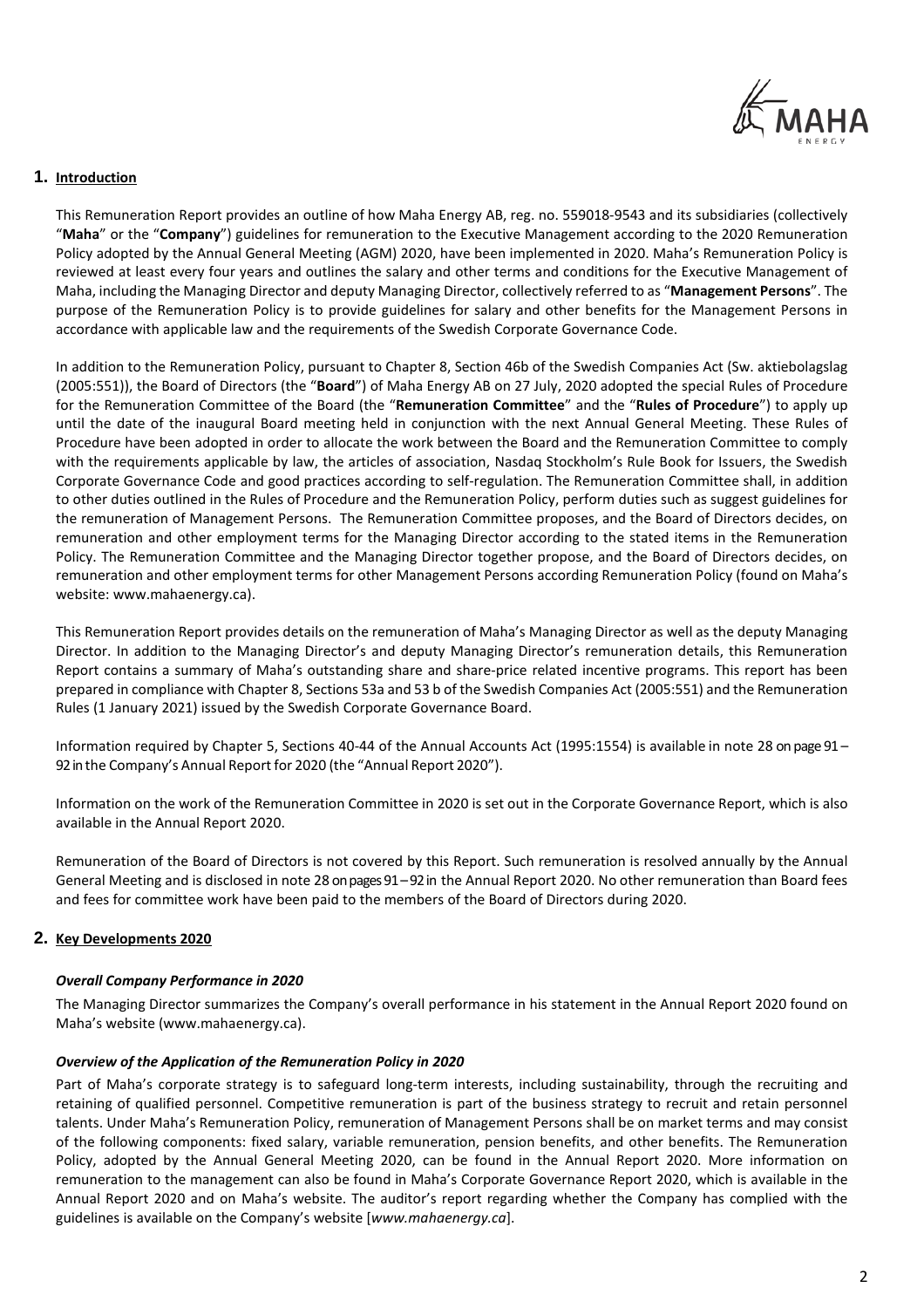

## *Fixed Salary*

The 2020 Remuneration Rules of Procedure and the Remuneration Policy were adopted by the Annual General Meeting in 2020 and have been upheld and followed by Maha. The Management Persons of Maha were offered a market level fixed salary, commensurate with the international oil and gas sector based on responsibilities, sector and time experience and performances. These salaries are determined per calendar year with salary revision on January 1 each year. Management Persons, if active in Maha on a consultancy basis were paid a market level consultancy fee, commensurate with the international oil and gas sector, based on responsibilities and performances for time spent. In addition to this, the Company has, at minimum, followed statutory requirements for pension contributions in each applicable jurisdiction it operates.

## *Variable Cash Remuneration*

The Managing Director, the deputy Managing Director, and other Management Persons employed by Maha were not offered variable remuneration in 2020.

## *Warrants*

The Managing Director did not take part in the Incentive Program resolved by the Annual General Meeting 2020 (please refer to section "Outstanding share and share-price related incentive programs" for further information on Maha's share and shareprice related incentive programs). However, the deputy Managing Director and other Management Persons employed by Maha were allocated warrants under the incentive program. The Board of Directors proposed and approved this program on the 27 May of 2020. The program encompasses employees employed by the Company and its subsidiaries. 460,000 warrants were issued, whereby one warrant entitles to subscription of one new share in the Company with a quotient value of 0.011SEK. The Board of Directors are not allowed to participate in this program.

#### *Pension*

The pension benefits comprised of a defined contribution scheme with premiums calculated on the full basic salary. The pension contributions were in relation to the basic salary and set on an individual basis but was not higher than what is tax deductible. The Company, at the minimum, follows statutory requirements for pension contributions in each applicable jurisdiction it operates.

#### *Remuneration Policy and Board of Directors*

The Board of Directors, entitled to deviate from the guidelines in the Remuneration Policy in individual cases if there are special reasons for doing so, has not deviated from the guidelines in 2020. No deviations from the Remuneration Policy have been decided and no derogations from the procedure for implementation of the Remuneration Policy have been made. No remuneration has been reclaimed.

In addition to remuneration covered by the Remuneration Policy, the Annual General Meeting of Maha resolved to implement the Long Term Incentive Plan for 2020. A detailed look at this Plan can be found on Maha's website [\(www.mahaenergy.ca\)](http://www.mahaenergy.ca/).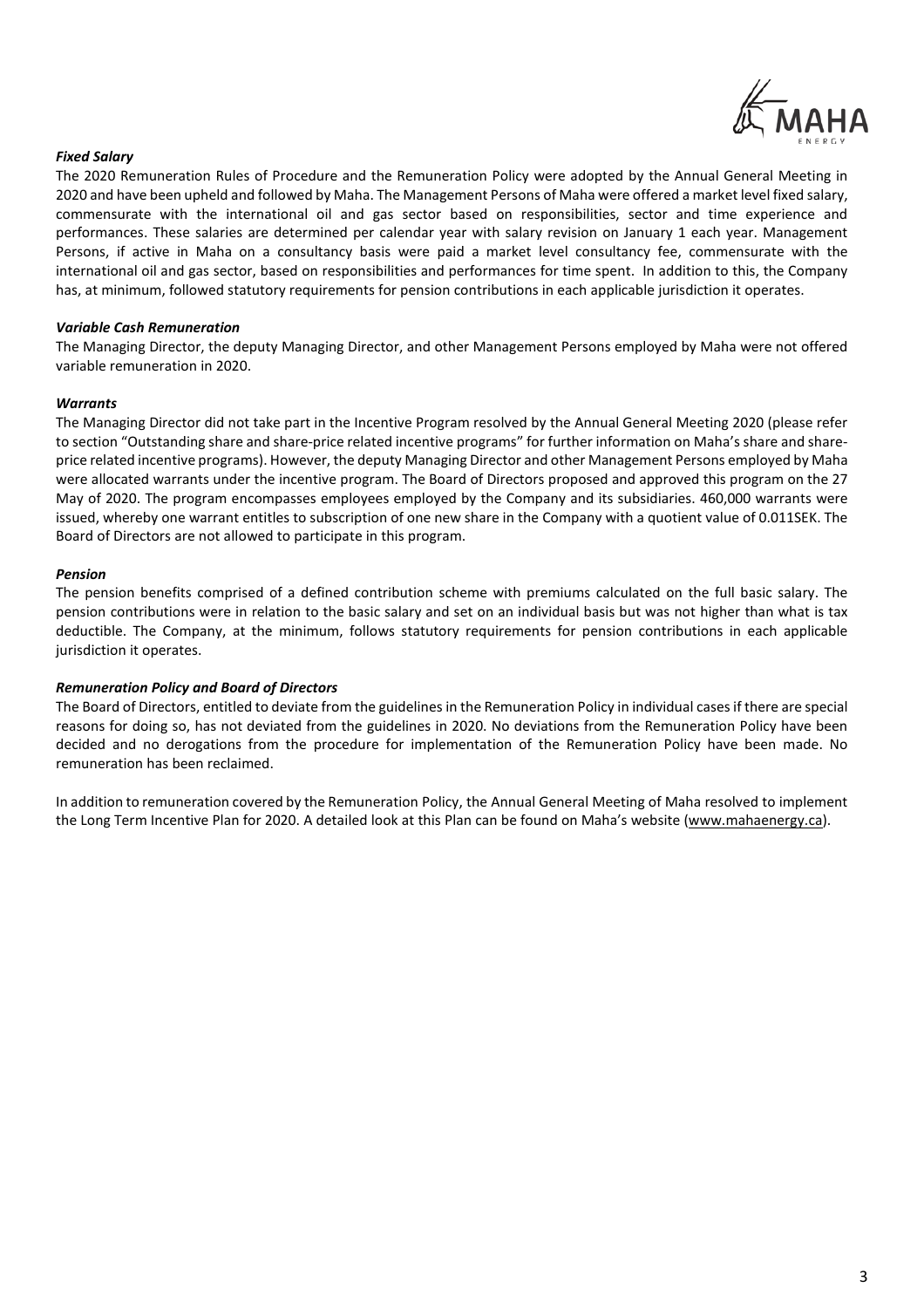<span id="page-3-3"></span><span id="page-3-2"></span><span id="page-3-1"></span><span id="page-3-0"></span>

# **Table 1 – Total remuneration of the Managing Director and deputy Managing Director (USD)**

*Table 1 below sets out total remuneration paid to Maha's Managing Director and deputy Managing Director during 2020 and 2019.*

| Name of Director,<br>position (start/end) | Financial<br>year | Fixed remuneration |                             | 2<br>Variable cash remuneration   |                        | $\overline{3}$<br>Warrants | $\overline{4}$<br>Extraordinary<br>items | 5<br>Pension<br>expense <sup>1</sup> | 6<br>Total<br>remuneration | 7<br>Proportion of fixed<br>and variable<br>remuneration |
|-------------------------------------------|-------------------|--------------------|-----------------------------|-----------------------------------|------------------------|----------------------------|------------------------------------------|--------------------------------------|----------------------------|----------------------------------------------------------|
|                                           |                   |                    | Other benefits <sup>2</sup> | One-year<br>variable <sup>3</sup> | Multi-year<br>variable |                            |                                          |                                      |                            |                                                          |
|                                           |                   | Base salary        |                             |                                   |                        |                            |                                          |                                      |                            |                                                          |
| JONAS LINDVALL                            | 2020              | 403,125            | 9,000                       |                                   |                        | 27,000                     |                                          | 10,000                               | 449,125                    | 92%                                                      |
| (Managing Director)                       | 2019              | 375,000            | 16,000                      | 77,000                            |                        | 30,000                     |                                          | $\overline{\phantom{a}}$             | 498,000                    | 75%                                                      |
| <b>VICTORIA BERG</b>                      | 2020              | 39,482             | 173                         |                                   |                        | 4,454                      | $\overline{\phantom{0}}$                 | 2,583                                | 46,692                     | 90%                                                      |
| (Deputy Managing<br>Director)             | 20194             | 13,110             |                             |                                   |                        | $\overline{\phantom{a}}$   |                                          | 866                                  | 13,976                     | 100%                                                     |

<sup>&</sup>lt;sup>1</sup> Pension Expense refers to the defined contribution pension payments for Group Management.<br><sup>2</sup> Other benefits may include, but not limited to, health insurance for Group Management.

<sup>&</sup>lt;sup>3</sup> Variable remuneration refers to cash bonus paid based on the performance criteria setup by the Board of Directors.

<sup>4</sup> Victoria Berg joined Maha Energy in 2019, therefore remuneration reflects only partial of the year payments.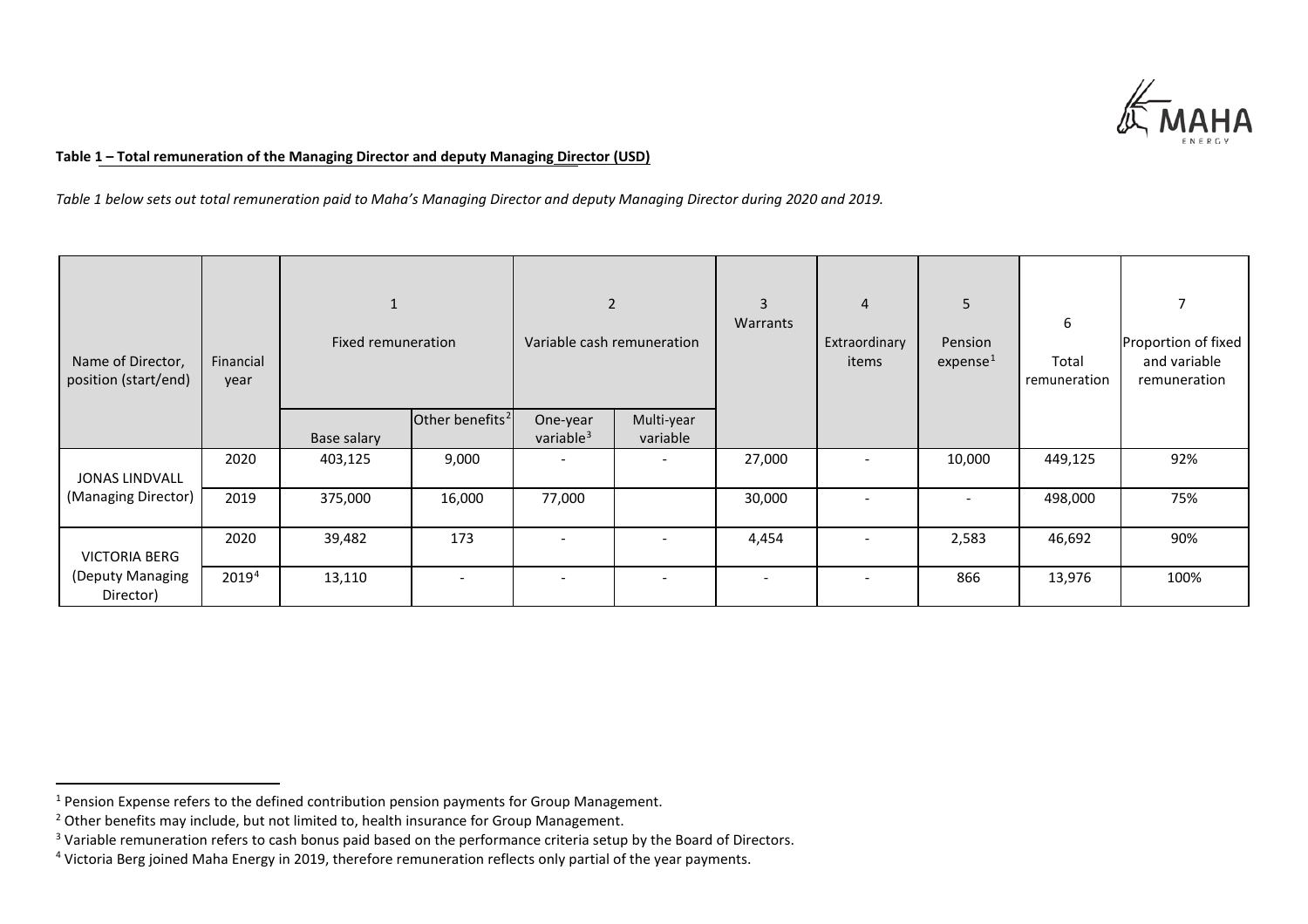

**3. Share Based Remuneration**

#### *Outstanding share and share-price related incentive programs*

Maha has implemented Long Term Incentive Programs with Three (3) currently outstanding, in the form of warrants entitling to subscribe for new shares in the Company. The programs were presented by the Board of Directors of the Company in order strengthen the retention of employees with the Company and to motivate the employees to create shareholder value. The Board of Directors assess that these objectives are in line with all shareholders' interests. In 2020, Maha issued 460,000 warrants. Each warrant entitles to subscription of one (1) new share in the Company, each with a quotient value of SEK 0.011. Allocated warrants may be exercised for subscription of new shares in the Company during the period from and including 1 June 2023 until and including 29 February 2024.

The Long Term Incentive Program adopted by the Annual General Meeting 2017 was completed in December 2020, and comprised 750,000 warrants each entitling to subscribe for one new share in the Company. In addition, 1,710,000 warrants are outstanding under three (3) Long Term Incentive Programs for employees and Executive Management of the Company, of which the first program comprises of 750,000 warrants ("Program Two"), the second program comprises of 500,000 warrants ("Program Three"), and the third program comprises of 460,000 warrants ("Program Four"). Each warrant under the respective program entitles to subscribe for one new share in the Company. The exercise price of the warrants corresponds to 100 per cent of the volume weighted average last closing price for the Company's share on Nasdaq First North Growth Market during the period from and including (i) 24 May 2018 until and including 29 May 2018 for Program Two, (ii) 17 May 2019 until and including 23 May 2019 for Program Three, and (iii) 20 May 2020 until and including 27 May 2020 for Program Four. The warrants may be exercised from and including (i) 1 May 2021 until and including 30 November 2021 for Program Two, (ii) 1 June 2022 until and including 28 February 2023 for Program Three, and (iii) 1 June 2023 until and including 29 February 2024 for Program Four.

The fair value of warrants is measured using the Black-Scholes option pricing model. Measurement inputs include share price on measurement date, exercise price of the instrument, expected volatility, weighted average expected life of the instrument (based on historical experience and general option holder behavior), expected dividends, and the risk-free interest rate (based on short-term government bonds). A forfeiture rate is estimated on the grant date and is subsequently adjusted to reflect the actual number of options that vest.

#### *Remuneration of the Managing Director and the deputy Managing Director in shares*

Currently, Maha does not offer remuneration in shares to its Management Persons.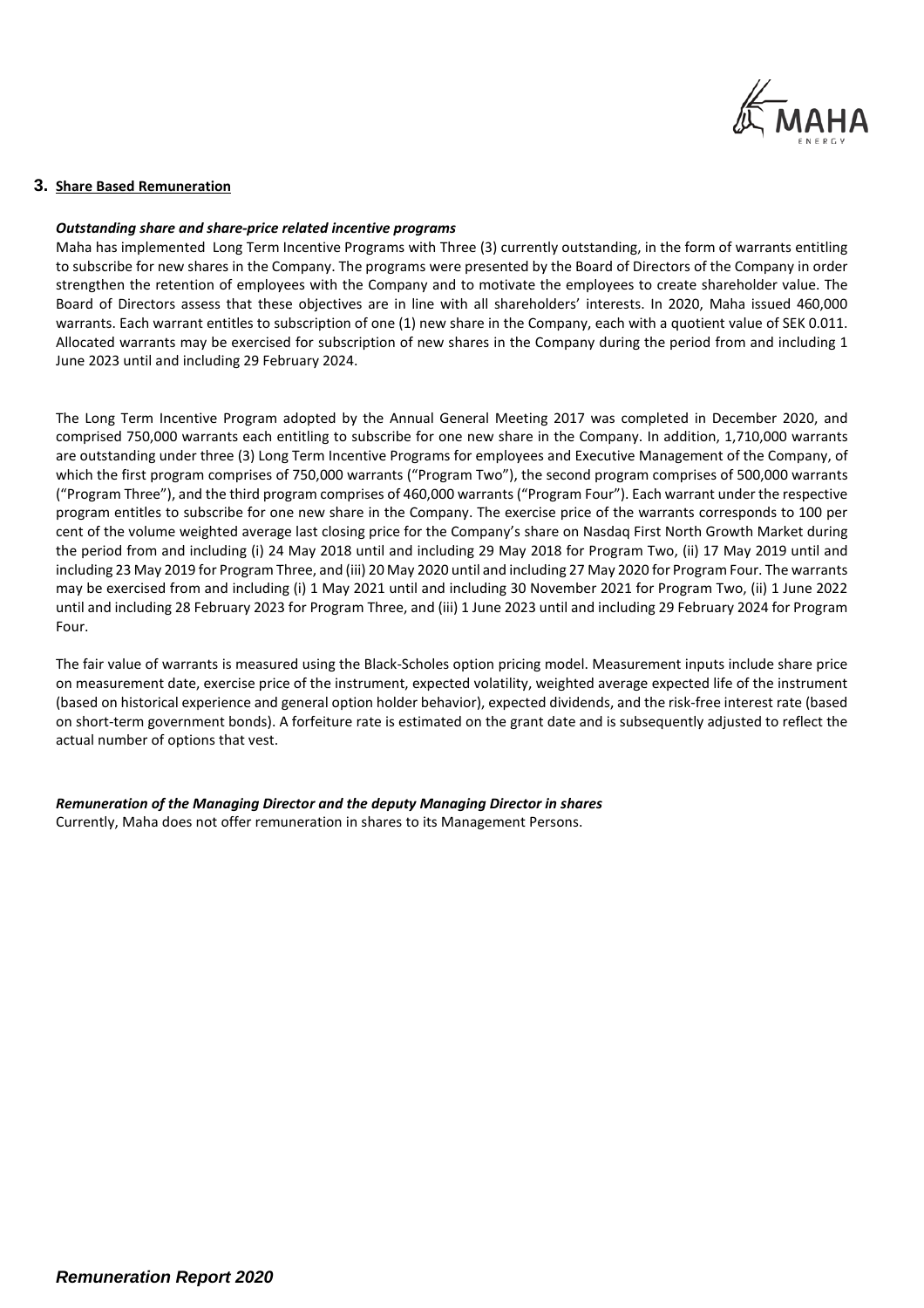

# *Remuneration of the Managing Director and the deputy Managing Director in shares and share options*

In 2020, the Managing Director has been granted nil options. In total, 195,000 options have been granted since 2018, which corresponds to 0.2% of the shares in the Company on a diluted basis. In 2020, the deputy Managing Director has been granted 20,000 options. In total, 20,000 options have been granted since the inception of the plan, which corresponds to 0% of the shares in the Company on a diluted basis.

# **Table 2 – Remuneration of the Managing Director and the deputy Managing Director in share options**

| Name of Director, | The main conditions of share option plans |                  |       |            |                  |          |                | Information regarding the reported financial year |                 |         |                 |               |                  |
|-------------------|-------------------------------------------|------------------|-------|------------|------------------|----------|----------------|---------------------------------------------------|-----------------|---------|-----------------|---------------|------------------|
| position          |                                           |                  |       |            |                  |          |                | Opening balance                                   | During the year |         | Closing balance |               |                  |
|                   | $\mathbf{1}$                              | $\overline{2}$   | 3     | 4          | 5                | 6        | $\overline{7}$ | 8                                                 | 9               | 10      | 11              | 12            | 13               |
|                   | Specification Performa                    |                  | Award | Vesting    | End of           | Exercise | Exercise       | Share options held Share options   Share options  |                 |         | Share options   | Share options | Share options    |
|                   | of plan                                   | nce              | date  | date       | retention period |          |                | price of the at the beginning of                  | awarded         | vested  | subject to a    | awarded and   | subject to a     |
|                   |                                           | period           |       |            | period           |          | share and      | the year                                          |                 |         | performance     | unvested      | retention period |
|                   |                                           |                  |       |            |                  |          | date           |                                                   |                 |         | condition       |               |                  |
| JONAS LINDVALL,   | 2018 LTIP                                 | Jun 2018         | 1 May | May        | $\sim$           | 1 May    | 9.20           | 150,000                                           | 0               | 100,000 | 50,000          | 50,000        | 50,000           |
| (Managing         | (Program 2)                               | - May            | 2018  | 2021       |                  | $2021 -$ |                |                                                   |                 |         |                 |               |                  |
| Director)         |                                           | 2021             |       |            |                  | 30 Nov   |                |                                                   |                 |         |                 |               |                  |
|                   |                                           |                  |       |            |                  | 2021     |                |                                                   |                 |         |                 |               |                  |
|                   | 2019 LTIP                                 | 1 Jun            | 1 Jun | 1 Jun      | $\sim$           | 1 Sept   | 28.10          | 45,000                                            | $\mathbf 0$     | 15,000  | 30,000          | 30,000        | 30,000           |
|                   | (Program 3)   2019 - 1                    |                  | 2019  | 2022       |                  | $2022 -$ |                |                                                   |                 |         |                 |               |                  |
|                   |                                           | Jun 2022         |       |            |                  | 28 Feb   |                |                                                   |                 |         |                 |               |                  |
|                   |                                           |                  |       |            |                  | 2023     |                |                                                   |                 |         |                 |               |                  |
|                   |                                           |                  |       |            |                  |          |                | 195,000                                           | 0               | 115,000 | 80,000          | 80,000        | 80,000           |
| VICTORIA BERG,    | 2020 LTIP                                 | 1 Jun 2020 1 Jun |       | 1 Jun 2023 |                  | 1 Sept   | 10.90          | 0                                                 | 20,000          | 0       | 20,000          | 20,000        | 20,000           |
| (Deputy           | (Program 4)                               | $-1$ Jun         | 2020  |            |                  | $2023 -$ |                |                                                   |                 |         |                 |               |                  |
| Managing          |                                           | 2023             |       |            |                  | 29 Feb   |                |                                                   |                 |         |                 |               |                  |
| Director)         |                                           |                  |       |            |                  | 2024     |                |                                                   |                 |         |                 |               |                  |
|                   |                                           |                  |       |            |                  |          |                | 0                                                 | 20,000          | 0       | 20,000          | 20,000        | 20,000           |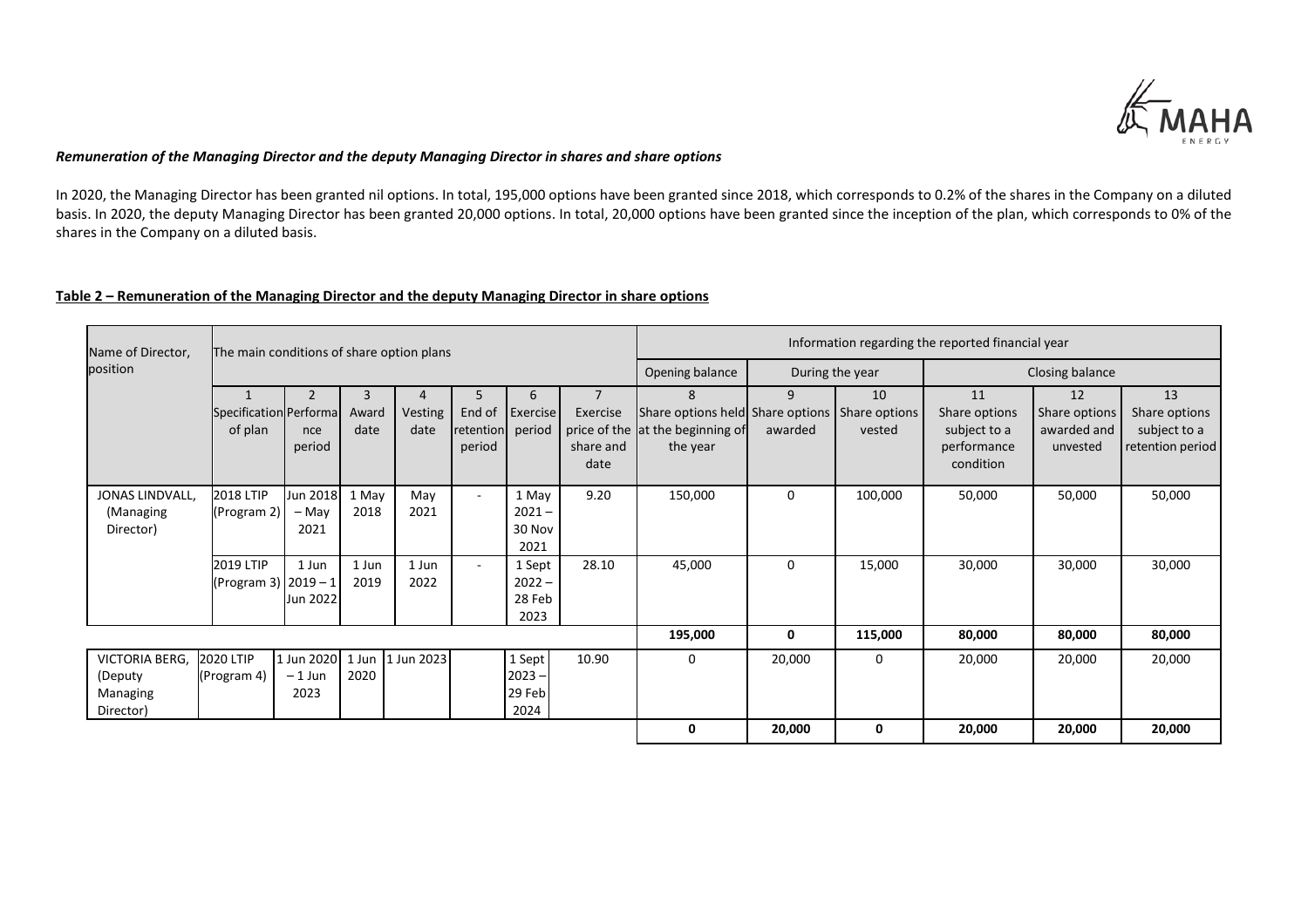

## **4. Use of the right to reclaim**

No variable remuneration was reclaimed for the year 2020.

## **5. Compliance with the Remuneration Policy and Application of Performance Criteria**

A prerequisite forthe successful implementation ofthe Company's businessstrategy and safeguarding of its long-term interests, including its sustainability, is that the Company is able to recruit and retain qualified personnel. To this end, it is necessary that the Company offers competitive remuneration. Maha's Remuneration Policy enables the Company to offer the Management Persons a competitive total remuneration. Total remuneration of the Managing Director and the deputy Managing Director during 2020 complied with the Company's Remuneration Policy.

The Remuneration Committee suggests guidelines for remuneration for the Management Persons to be adopted by the Annual General Meeting, comprising of at least the following information:

- (i) a description of the various forms of remuneration that may be paid, including the relative share of each form of remuneration;
- (ii) details of the criteria to be applied for the payment of variable remuneration, the method used to determine whether the criteria have been met, and how the criteria contribute to the Company's business strategy, long-term interests and sustainability, as well as any possible postponement periods and the Company's ability to recover any paid variable remuneration;
- (iii) the main terms for bonuses and incentive programs including information regarding how such contribute to the Company's business strategy and safeguarding of its long-term interests, including its sustainability;
- (iv) the main terms for non-monetary benefits, pensions, termination and severance pay;
- (v) description of how the salary and other terms of employment of the Company's employees have been taken into account when determining the guidelines;
- (vi) a description of the decision-making process used to determine, review and implement the guidelines, and what measures are taken to avoid or manage conflicts of interest; and
- (vii) if the guidelines have been amended, a description of all significant changes and an explanation of how the shareholders' perspectives have been taken into account;
- (viii) suggest to the Board individual remuneration to the Managing Director, deputy Managing Director and other Management Persons of the Company and thereby in particular ensure that the aforementioned suggestions are in compliance with Maha's Remuneration Policy adopted by the Annual General Meeting and the Board, together with an evaluation of each Management Person. The Remuneration Committee shall thereby obtain information pertaining to the total remuneration such managers receive from associated companies;
- (ix) suggest to the Board appropriate templates for employment agreements for the Management Persons; and
- (x) assist the Board in monitoring the system through which Maha complies with applicable provisions pertaining to announcements of information about remuneration to the Management Persons as set forth in applicable law, Nasdaq Stockholm's Rule Book for Issuers and the Swedish Corporate Governance Code.

All resolutions pertaining to remuneration to the Management Persons shall be passed by the Board.

At the 2020 Annual Meeting, the Board of Directors resolved on an incentive program for Executive Management and certain key employees through issuance of warrants entitling to subscription of new shares of class A in the Company. The Program encompasses employees employed by the Company and subsidiaries of the Company. Board members are not allowed to participate in this Program. For more information on the 2020 and previous years incentive plans, please visit the Maha website [\(www.mahaenergy.ca\)](http://www.mahaenergy.ca/).

## *Performance of the Managing Director and the deputy Managing Director in the reported financial year*

In 2020, no variable cash remuneration was paid out.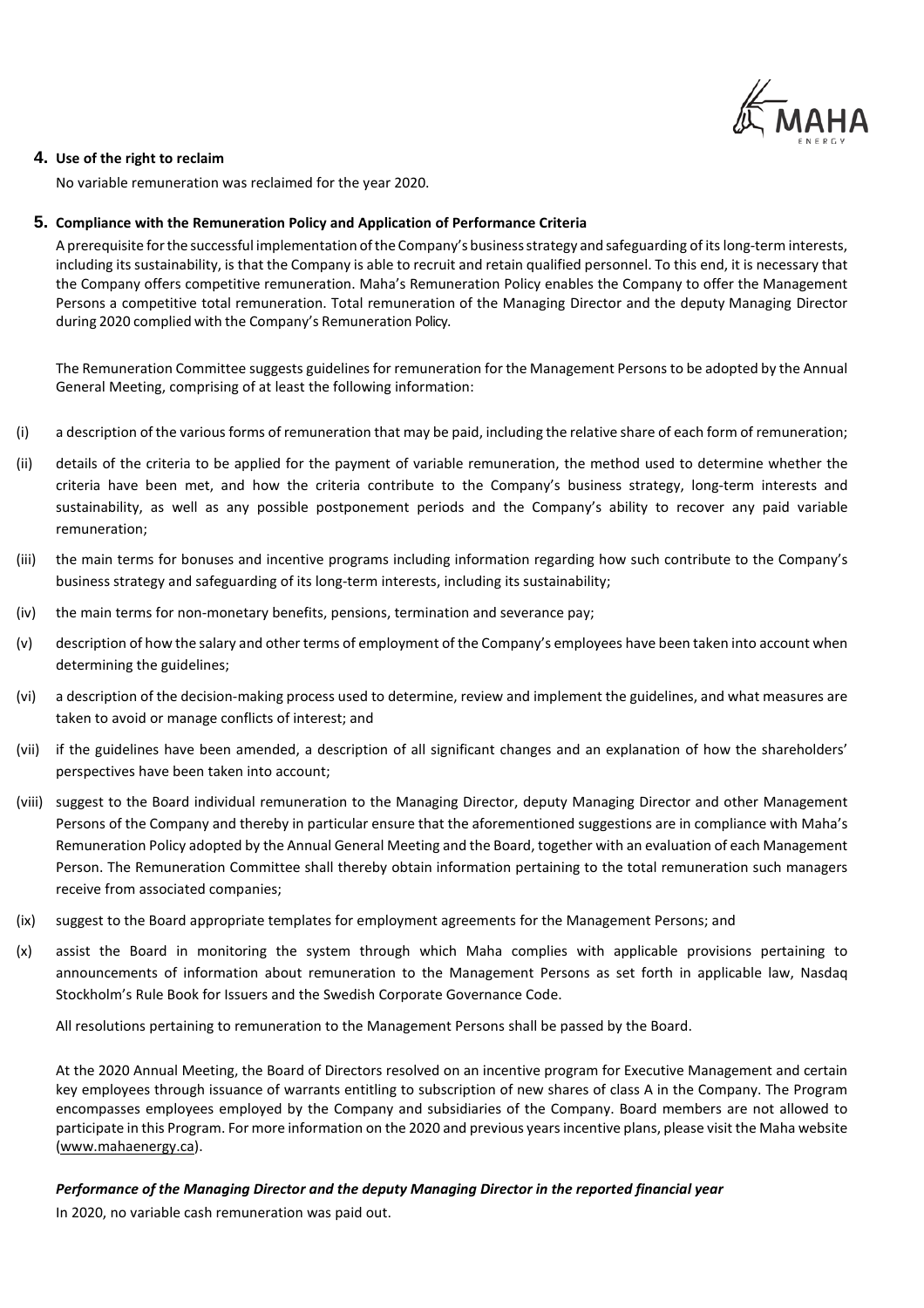<span id="page-7-6"></span><span id="page-7-5"></span><span id="page-7-4"></span><span id="page-7-3"></span><span id="page-7-2"></span><span id="page-7-1"></span><span id="page-7-0"></span>

# **Table 3 - Comparative Information on the Change of Remuneration and Company Performance[5](#page-7-0)**

| change                                                  | 2017                     | 2018                     | 2019              | 2020    |  |  |  |  |  |
|---------------------------------------------------------|--------------------------|--------------------------|-------------------|---------|--|--|--|--|--|
| Directors' remuneration                                 |                          |                          |                   |         |  |  |  |  |  |
| JONAS LINDVALL,<br><b>Managing Director</b>             | 0%                       | 31%                      | 24%               | $-10%$  |  |  |  |  |  |
| VICTORIA BERG,<br>Deputy Managing Director <sup>6</sup> | $\overline{\phantom{a}}$ | $\overline{\phantom{a}}$ | $\qquad \qquad -$ | 234%    |  |  |  |  |  |
| Average Maha Energy Employee <sup>7</sup>               | $-32%$                   | 48%                      | $-15%$            | $-19%$  |  |  |  |  |  |
| Company's performance                                   |                          |                          |                   |         |  |  |  |  |  |
| Production <sup>8</sup>                                 | 1893%                    | 97%                      | 69%               | 8%      |  |  |  |  |  |
| 2P Reserves <sup>9</sup>                                | 26%                      | $-5%$                    | 28%               | 14%     |  |  |  |  |  |
| EBITDA <sup>10</sup>                                    | 233%                     | 600%                     | 55%               | $-48%$  |  |  |  |  |  |
| Net result <sup>11</sup>                                | 47%                      | 1014%                    | $-23%$            | $-152%$ |  |  |  |  |  |

<sup>&</sup>lt;sup>5</sup> Maha became a public company during 2016 therefore cannot provide comparable information for the first year of being a public company.<br><sup>6</sup> Victoria Berg, Deputy Managing Director, joined Maha Energy during 2019, and th 2020.

 $^7$  The average Maha Energy employee figure for each year is calculated as the total gross remuneration, divided by the average number of employees for the year. The majority of the employees are employed in Brazil and the weakening of the Brazilian Reals compared to USD during 2020 ha had a negative impact on the average remuneration during the year when converting to USD.

<sup>&</sup>lt;sup>8</sup> Production measured by barrels of oil equivalent per day (BOEPD) as reported in the Annual Reports, from continuing operations.<br><sup>9</sup> Proved plus probable reserves ("2P"), as reported in the Annual Reports.

<sup>&</sup>lt;sup>10</sup> Earnings before interest, taxes, depreciation, amortization and impairment equal to operating profit before depletion of oil and gas properties, depreciation of tangible assets, impairment, foreign currency exchange adjustments, interest and taxes (EBITDA), as reported in the Annual Reports.

 $11$  The net result equals the net result reported in the Annual Reports.